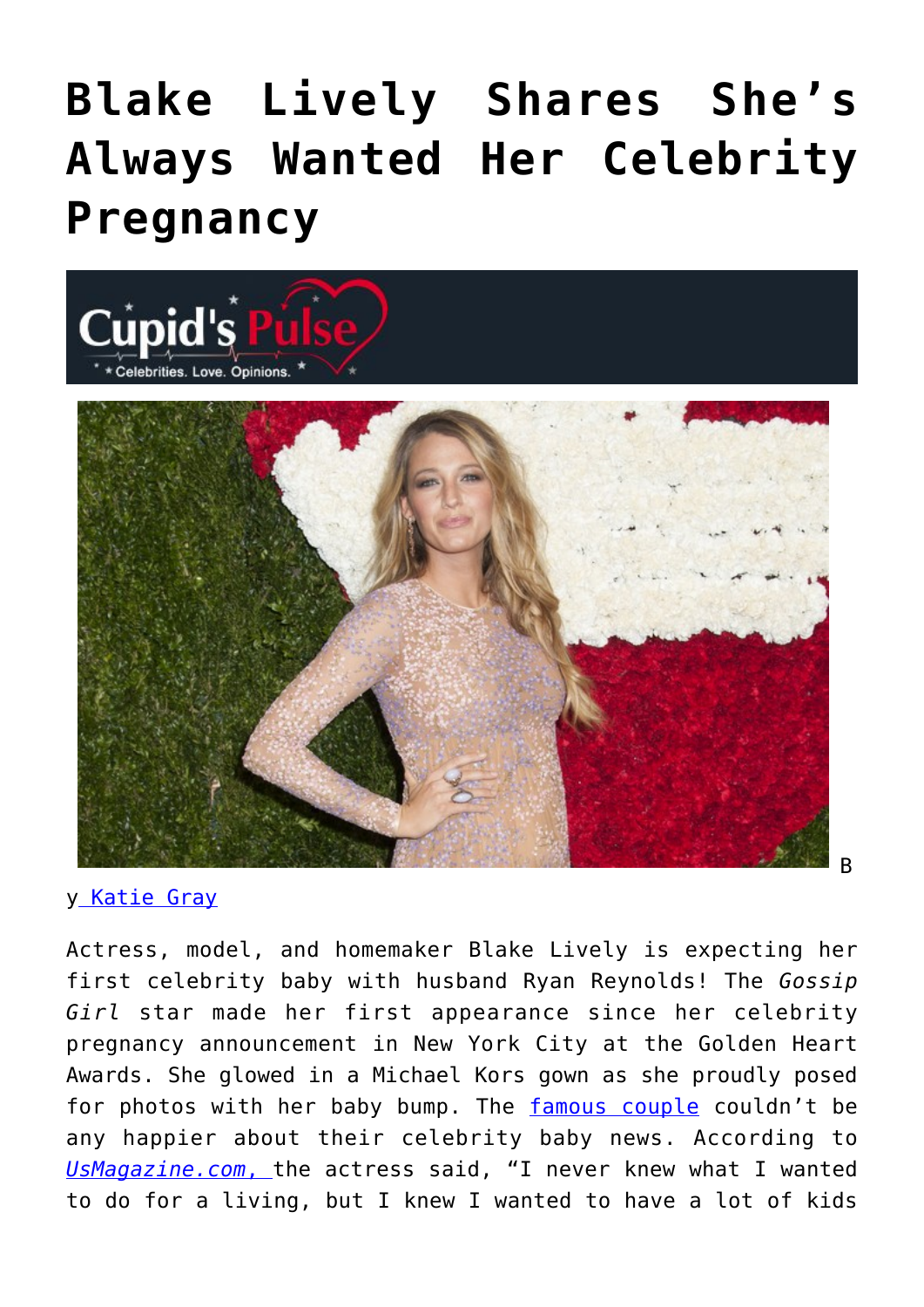because I had come from a big family, so it was always important to me. So it's just the excitement of that finally being here."

## **We're excited about this celebrity baby news! How do you know if you're ready to welcome a child into the world?**

## **Cupid's Advice:**

Deciding on whether you're ready for children or not can be one of the hardest choices to make. After hearing this celebrity baby news, Cupid pulled together some ways to help you know if you're ready for a baby:

**1. Mentally prepare yourself:** The very first thing you should do is determine if you even want children. Think about what you want to do in life before you have kids, and get those things accomplished. It's best to welcome a baby when it's on your terms and you're mentally ready for that next stage in your life.

**Related Link:** [Preparing for Parenthood](http://cupidspulse.com/73407/cupids-weekly-round-up-preparing-for-parenthood/)

**2. Knowledge is power:** Research everything you can about pregnancy and raising children. There are plenty of books, magazines, and websites to look at. You can even meet with professionals to discuss your options and create a plan for having children. Once you have a baby, there is no turning back, so be an expert on it!

**Related Link:** [JWoww Says Being Pregnant is a 'Struggle'](http://cupidspulse.com/73222/jwoww-hates-being-pregnant/)

**3. Evaluate your life:** Think about what you ultimately want in life. Figure out your finances and decide if you can afford to